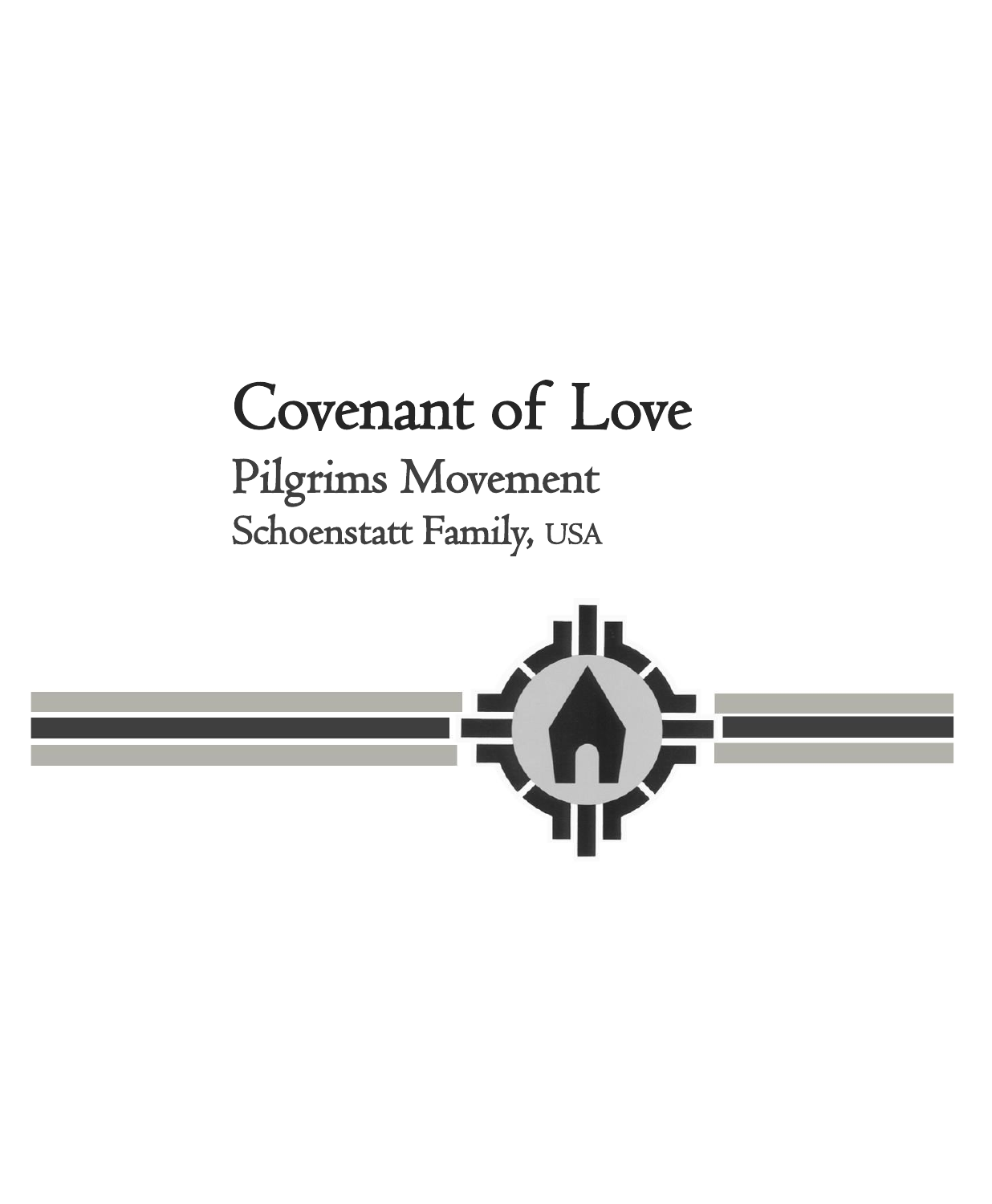#### **Song** *(Hymn to the Holy Spirit or a Marian Hymn)*

### **Address**

*The Schoenstatt's covenant of love with the Blessed Mother is a sacramental, that is, through the intercessory power of the Church it disposes the faithful to the effects of the sacraments with its distinct prescribed prayers (cf. CCC 1667). Therefore, the rite may be done in the context of Holy Mass. When done otherwise, a priest*  accepts the consecration as an expression of the faithful's desire to grow in holiness and the Church's support in *opening new sources of grace to the candidate. It is appropriate to introduce the rite with a text from Father J. Kentenich, the founder of Schoenstatt, and some words from the priest or deacon, who is accepting the covenant.*

# **Presentation of the Candidates**

- P: Dear candidates, after careful preparation you are ready to make your covenant of love with the Mother Thrice Admirable, Queen, and Victress of Schoenstatt. You wish to grow in love for Mary as your chosen way to grow in love for Christ and His Church. You do so in connection with the graces of the Schoenstatt Shrine. I now ask the leader to call your names. When your name is called, please stand.
- L: After having found their home and cradle of sanctity in the Schoenstatt Shrine, and after having discovered the fountain of graces for their apostolate with *(mention apostolate or ministry),* the following persons have carefully prepared to seal the covenant of love with the Mother Thrice Admirable of Schoenstatt.

*(The leader reads the names of the candidates.)*

### **Intent of the Candidates**

- P: Before you make your dedication, I ask you in the presence of the Triune God, of our Mother Thrice Admirable, Queen and Victress of Schoenstatt, of Father Joseph Kentenich, the founder of Schoenstatt, of the members of our Schoenstatt Family here present: What is your desire?
- C: We want to become part of the covenant of love sealed by Mary with our founder and the founding generation on October 18, 1914, in the Original Shrine, in Schoenstatt, Germany. We want to offer ourselves as instruments to help establish a Marian Father Kingdom in the Church and the world.
- P: Why do you want to do this?
- C: We are convinced that the Mother of God has called into existence the Schoenstatt Movement as a chosen work and instrument for the moral and religious renewal of the world in Christ. We firmly believe that we, too, are called to be instruments in the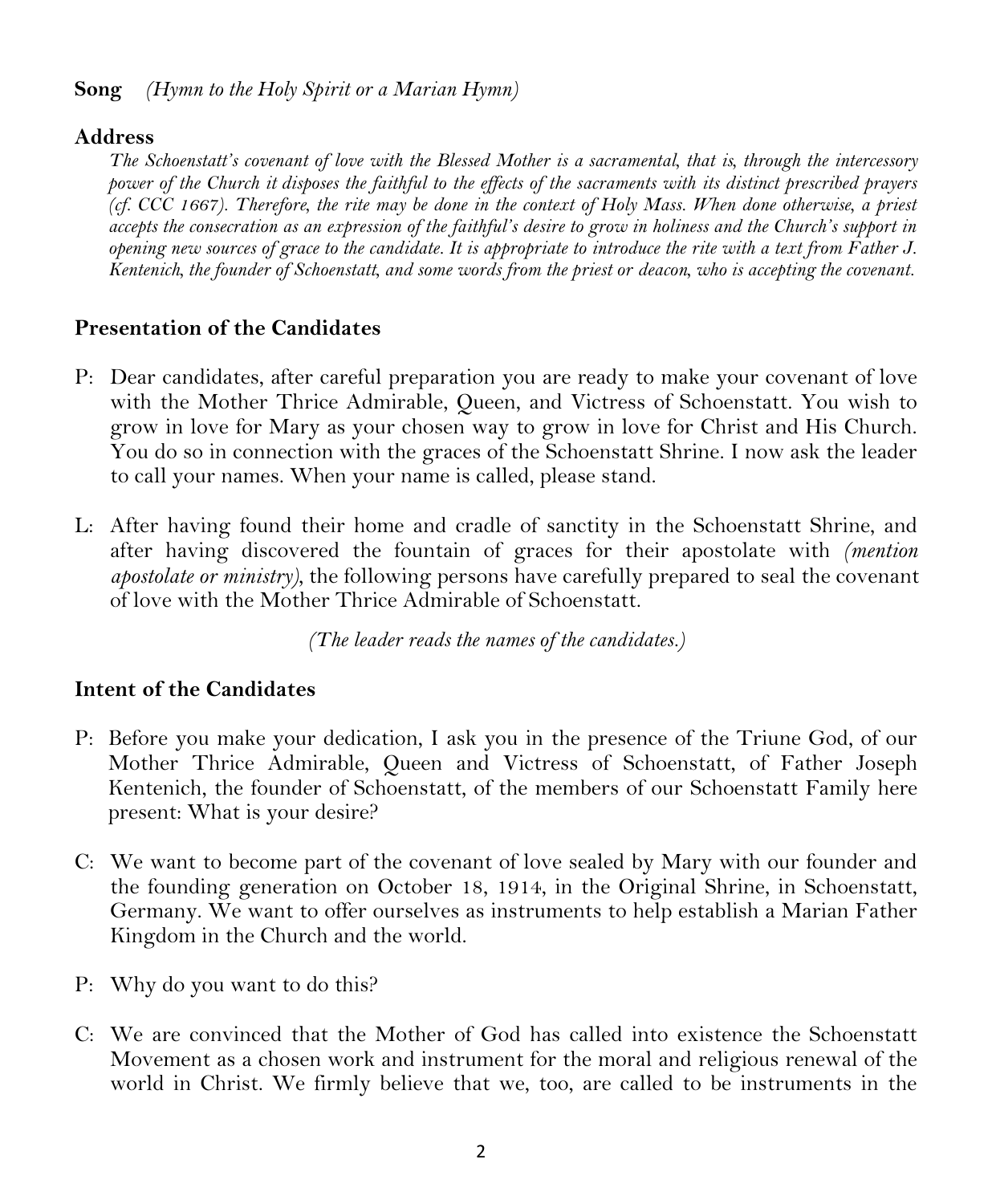hands of God, through our love for Mary, for the fulfillment of this mission. Therefore, we want to make this covenant of love with the Blessed Mother.

- P: How will you accomplish this goal?
- C: By cultivating a deep personal relationship with the Mother Thrice Admirable of Schoenstatt, to her shrine, and to our father and founder. Through an intense life of prayer and by bringing our contributions to the capital of grace of the Mother Thrice Admirable—our gifts of love to her.
- P: What do you consider your specific apostolate?
- C: As far as possible, we want to embrace what God asks of us, in everyday life, according to our personal mission and state in life. Our most effective apostolate will be our service to those entrusted to our care. The goal of our apostolate is the spiritual and moral renewal of the Church and world, in Christ through Mary. We consider it our task to follow God's plan into any area of apostolate he desires.
- P: I now invite all the candidates to come forward with their covenant prayer and candle.

### **Blessing of the Candles and Medals**

P: God, our Father, by whom all things are sanctified, pour out your blessing + upon these covenant candles and medals of our Mother Thrice Admirable of Schoenstatt, Queen, and Victress of Schoenstatt, outward signs of our mutual bond with Mary. May they be reminders of the power of the Blessed Virgin Mary to shape our lives, protect us from all harm, and engage us in the work of the Gospel. We ask this through Christ our Lord. Amen.

#### *The covenant candles are lit.*

P: I now invite you to kneel and say your prayer of dedication.

### **Dedication Prayer**

C: Dear Mother Thrice Admirable, Queen, and Victress of Schoenstatt! Gratefully and joyfully we kneel before your picture. You have called us to make this covenant of love with you. We thank you for choosing us. God has asked you to fulfill a great mission in Schoenstatt. And now he has asked us to help you in this mission as your instruments. We gladly give our "yes" and place ourselves entirely into your hands. Accept all that we have and are: our abilities and limitations, our joys and our sorrows, our heart, mind and will. As we enter the Schoenstatt Family, draw us deeply into the covenant of love of October 18, 1914.